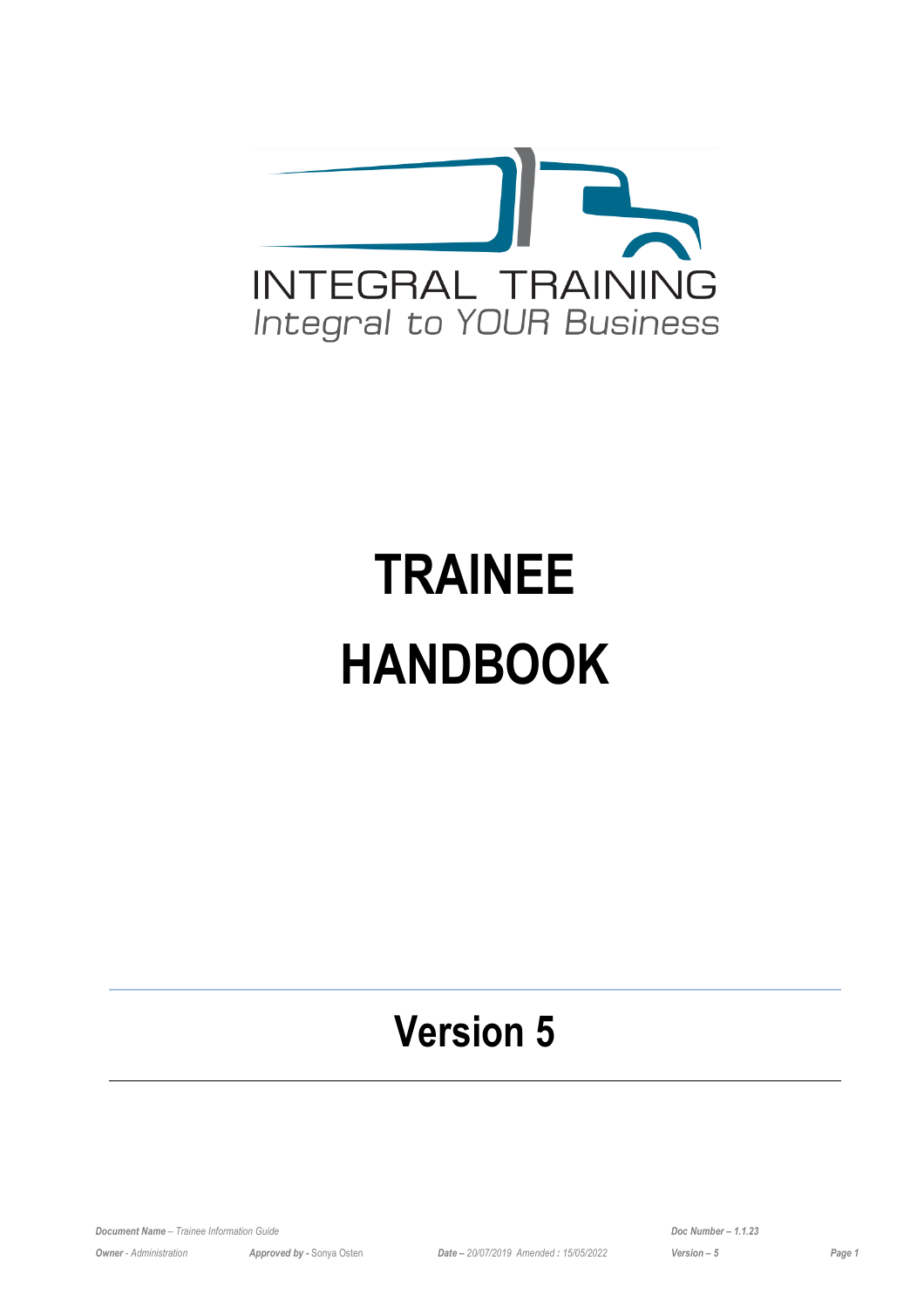

| <b>INTRODUCTION</b>                                       | 6              |
|-----------------------------------------------------------|----------------|
| <b>CODE OF PRACTICE</b>                                   | $\overline{7}$ |
| <b>LEGISLATIVE REQUIREMENTS</b>                           | $\overline{7}$ |
| <b>ACCESS AND INTEGRITY</b>                               | 8              |
| <b>TRAINEE ADDITIONAL SUPPORT SERVICES</b>                | 9              |
| <b>RECOGNITION OF PRIOR LEARNING/CREDIT TRANSFER</b>      | 9              |
| LITERACY, LANGUAGE & NUMERACY                             | 10             |
| USI - UNIQUE TRAINEE IDENTIFIER                           | 10             |
| RECOGNITION OF QUALIFICATION ISSUED BY OTHER NVR R.T.O.'S | 10             |
| <b>FEES - PAYMENT TERMS AND CONDITIONS</b>                | 11             |
| <b>CANCELLATION/REFUNDS POLICY</b>                        | 12             |
| <b>COURSE PREREQUISITES</b>                               | 13             |
| <b>ATTENDANCE</b>                                         | 13             |
| <b>MANNER OF ASSESSMENT</b>                               | 14             |
| <b>RIGHTS AND OBLIGATIONS</b>                             | 14             |
| <b>TRAINEE RECORDS</b>                                    | 15             |
| ON SUCCESSFUL COMPLETION                                  | 16             |
| ASSESSMENTS APPLICABLE ONLY TO RELEVANT COURSES           | 17             |
| <b>TRAINEE FEEDBACK</b>                                   | 17             |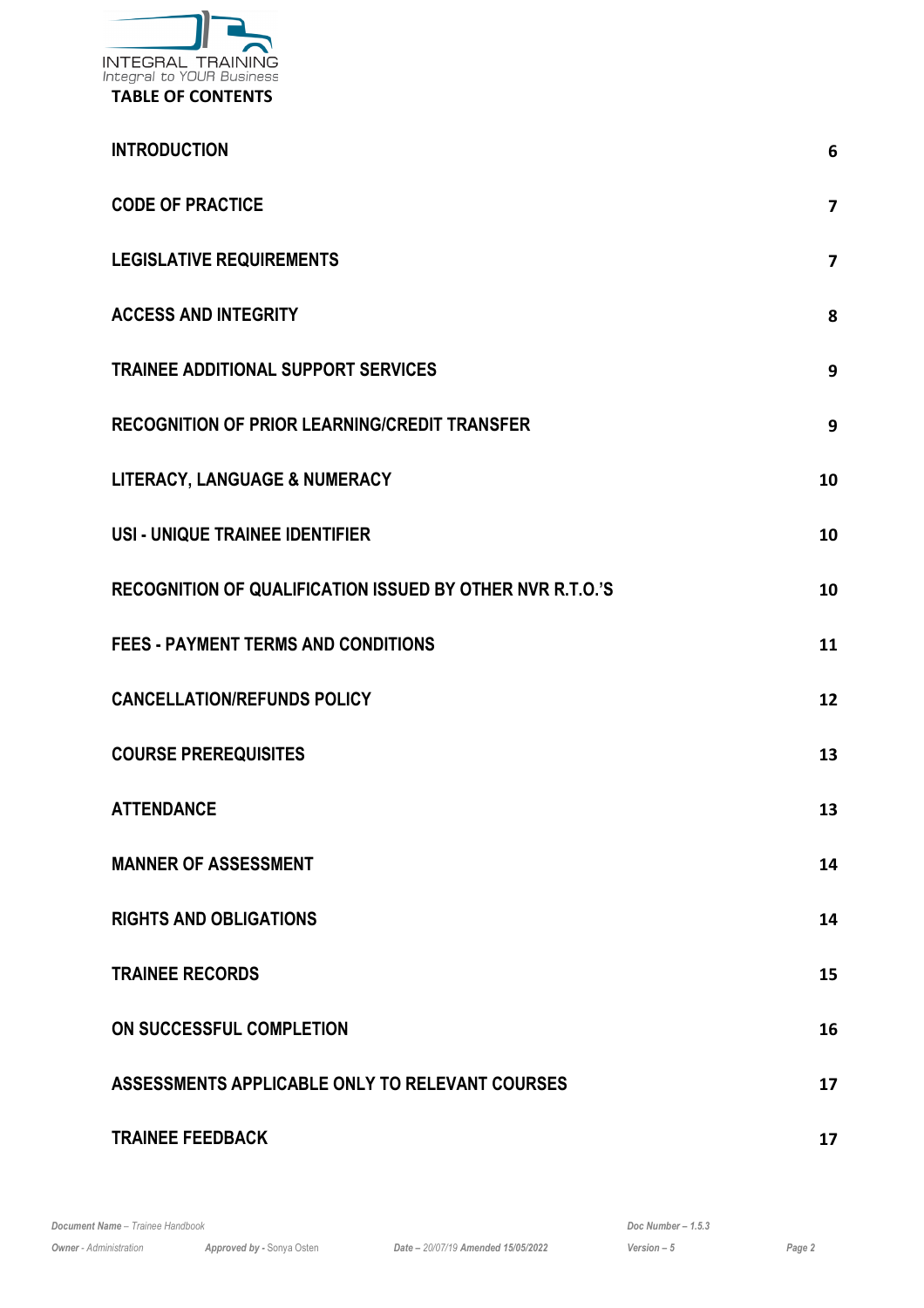

#### **[THIRD PARTY ARRANGEMENTS](#page-20-0) [21](#page-20-0)**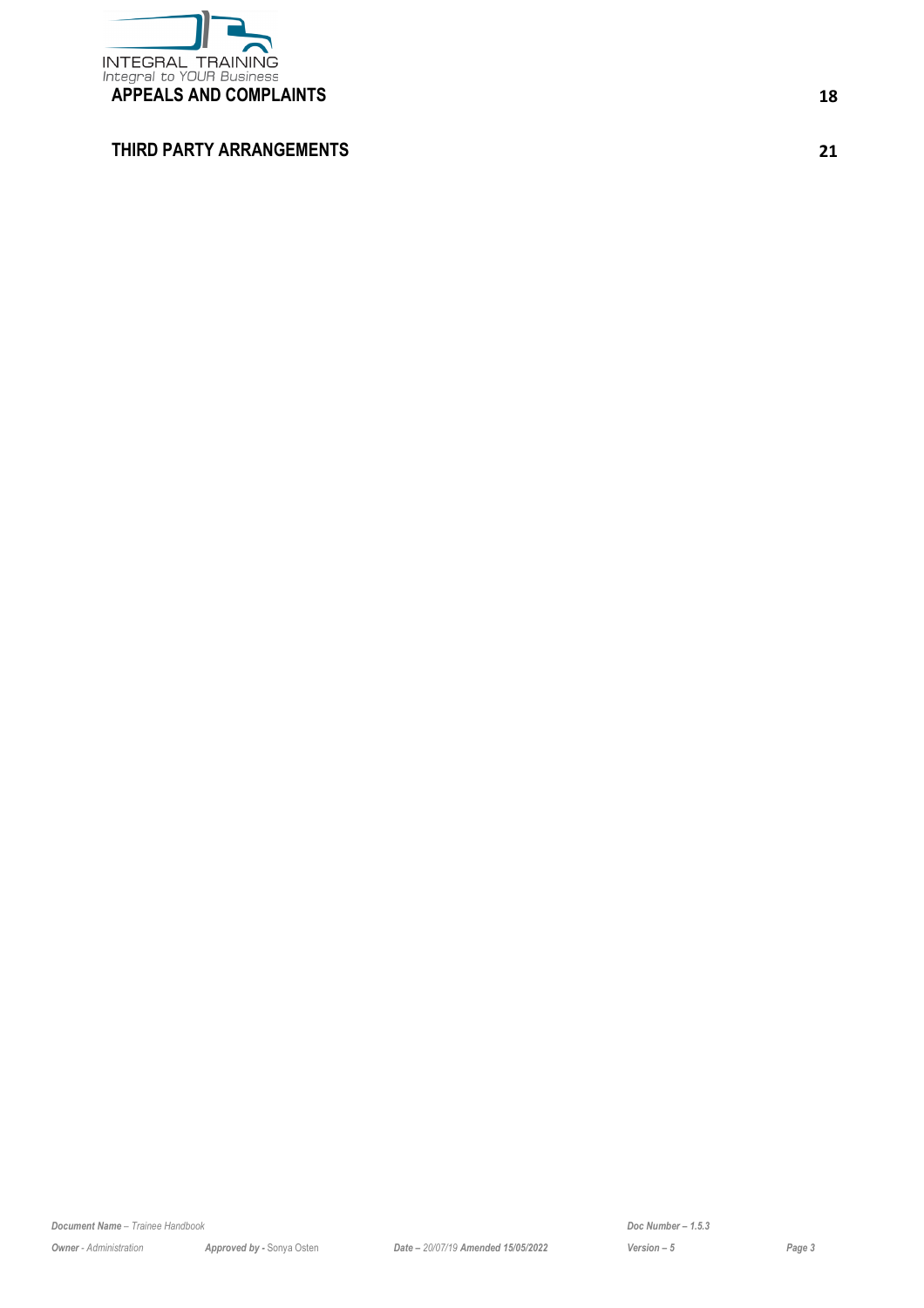

#### Welcome to INTEGRAL TRAINING.

Congratulations on selecting our NVR Registered Training Organisation to become qualified in your chosen industry. We believe in providing quality training to all Trainees.

In order for us to provide quality service to you, we request that you read the following information carefully.

#### **I agree to:**

- Arrive *on time* for all sessions and *be ready* to start at the appropriate time
- Be *fit for work* not tired, hung over, or not under the influence of *drugs and/or alcohol. (INTEGRAL TRAINING reserves the right to refuse entry to site for persons suspected or they believe are deemed not fit for or safe to work)*
- Contact my assigned *INTEGRAL TRAINING Trainer/Assessor* if I am going to be late, absent or sick. That a Medical Certificate is required to be re-booking into a future course. If a Medical Certificate is not supplied my course fee will be forfeited
- Wear appropriate clothing at all times including wearing fully enclosed shoes
- Not *discriminate* against sex, race or religion
- *Switch off my mobile* phone during all training sessions
- *Not smoke* on the training premises, this includes all areas where training is delivered
- Observe and abide by all *Workplace Health & Safety guidelines and wear the appropriate Mandatory Dress & PPE as per Trainee enrolment form*
- Agree that I am fully responsible and liable for all *fees* that I incur including course fees, additional training and re-assessment fees
- I agree that, for the purposes of compliance with government regulations, INTEGRAL TRAINING may
	- a. provide my assessment records to a designated government official. All information obtained will remain confidential.
- Give permission to INTEGRAL TRAINING to provide information about me to relevant parties for the
	- a. purpose of reporting requirements
- I consent to being recorded for both training and assessment
- Attend an induction into my course of interest before training commences (if required)
- Complete any required work by the set due date and understand if not completed that I may not be able to continue with the course and my course fee will be forfeited
- I will disclose any medical issues upon booking the course

*Document Name – Trainee Handbook Doc Number – 1.5.3*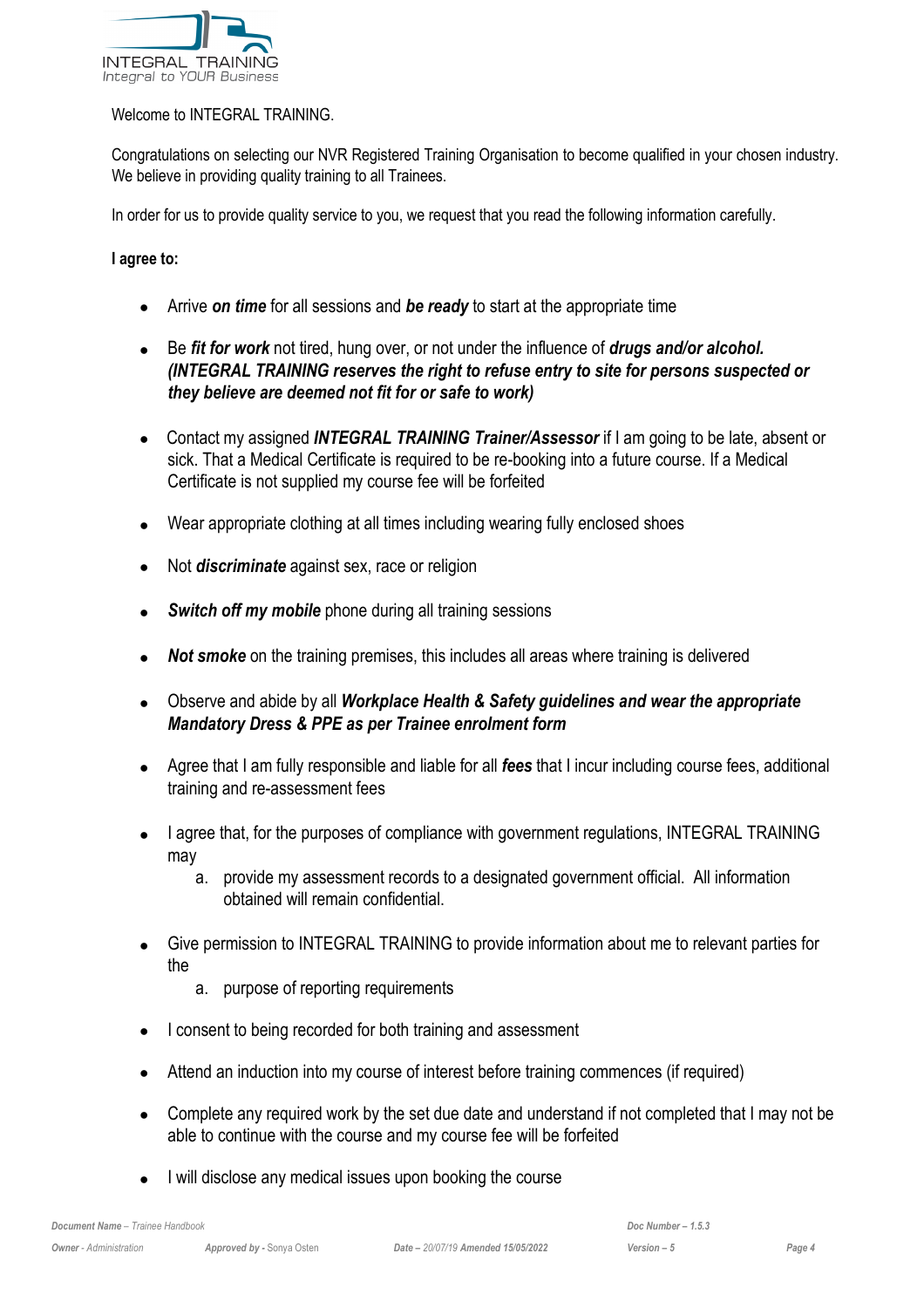

- I will disclose any Literacy, Language or Numeracy concerns upon booking the course
- I will disclose any licencing concerns including but not limited to exclusions, suspension or restrictions. Failing to disclose may mean that I may not be able to continue with the course and my course fee will be forfeited
- I am required to supply all PPE other than HI Vis clothing you can bring your own or INTEGRAL TRAINING can supply a vest other PPE are items such as a hat, sunscreen, fully enclosed footwear etc
- This is an agreement between the NVR R.T.O (INTEGRAL TRAINING) and myself that if deemed competent upon completion of the chosen Competency I will receive a nationally recognised qualification"

*Document Name – Trainee Handbook Doc Number – 1.5.3*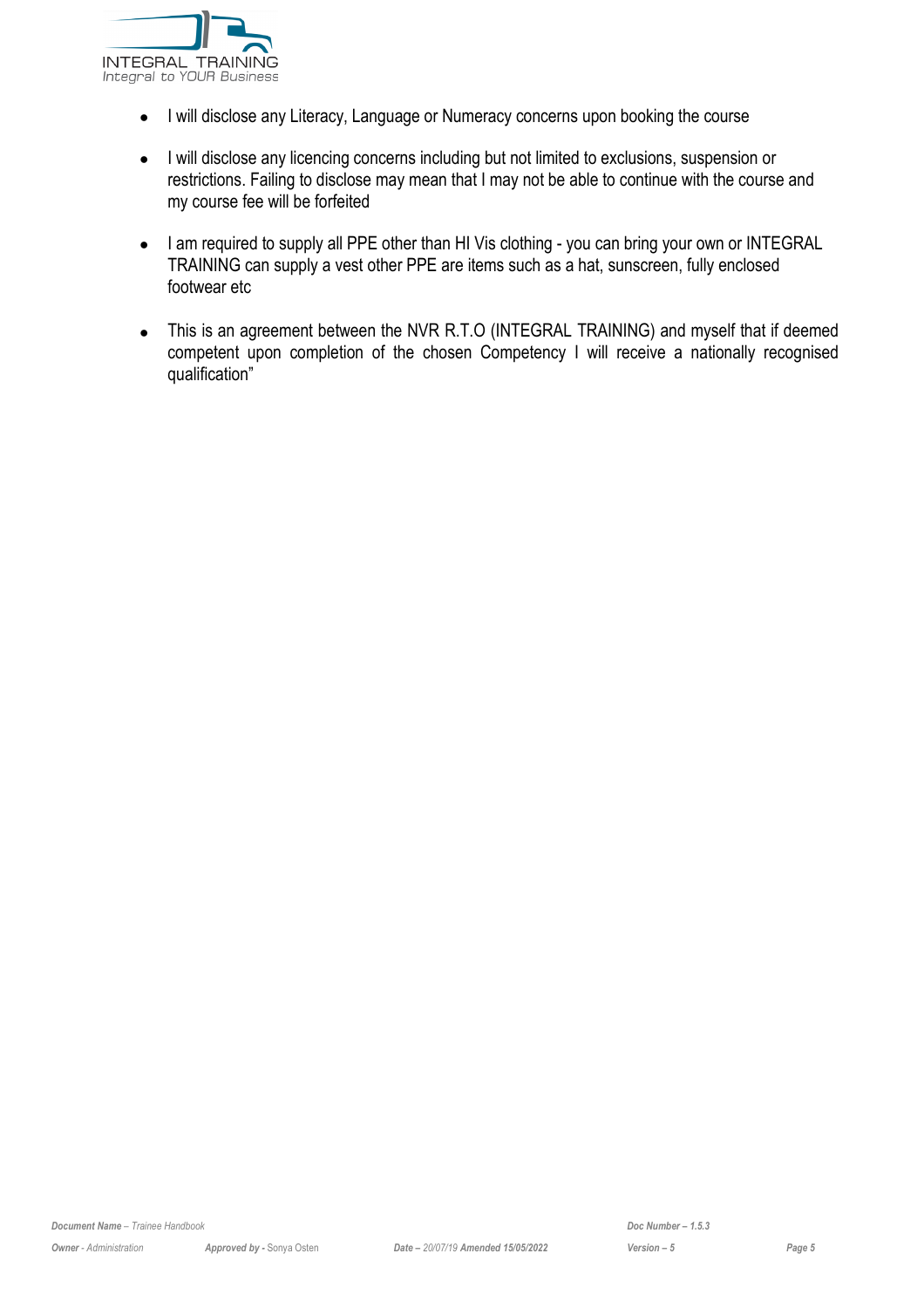

<span id="page-5-0"></span>Welcome to INTEGRAL TRAINING.

We specialise in delivering training and assessing to support our Trainees in enhancing their skills and knowledge within the industry.

INTEGRAL TRAINING is committed to providing ongoing learning opportunities and support.

Our highly qualified staff have a wealth of knowledge and experience and are committed to providing a quality and enjoyable learning experience in a peaceful environment.

*INTEGRAL TRAINING is responsible for all compliance of training and or assessment.*

*INTEGRAL TRAINING is responsible for issuing all AQF certification.*

*INTEGRAL TRAINING is responsible to comply with the Standards for RTOs 2015*

#### **INTEGRAL TRAINING Head office Contact Details:**

| Telephone:      | 03 5821 9607                    |
|-----------------|---------------------------------|
| <b>Address:</b> | 288 Doyles Road, Shepparton VIC |
| Email:          | admin@integtrain.com.au         |
| Website:        | www.integtrain.com.au           |
| R.T.O No:       | 45613                           |

We look forward to working together with you to help you complete your chosen course of study and wish you the best in your chosen career path.

Yours sincerely

lmf *fle*det

Mr Leigh Vecht Chief Executive Officer *INTEGRAL TRAINING*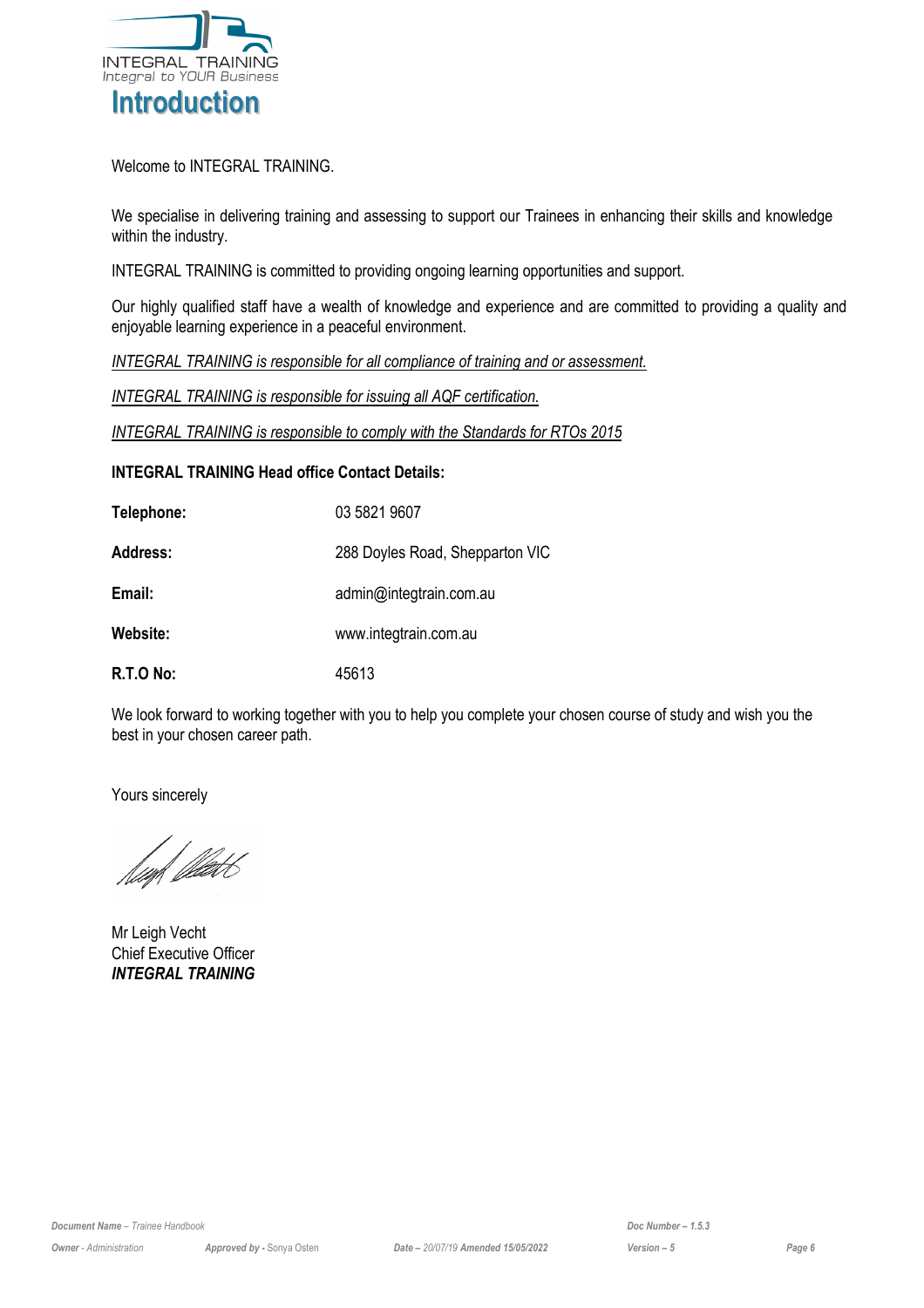

# <span id="page-6-0"></span>**Code of Practice**

The purpose of a code of practice is to outline the obligations and responsibilities required to align with the standards for the provision of vocational education and training.

As a registered training organisation, *INTEGRAL TRAINING* will ensure that policies and procedures are in place which maintains high standards in the delivery of vocational education and training services.

# <span id="page-6-1"></span>**Legislative requirements**

*INTEGRAL TRAINING* is subject to a variety of legislation related to training and assessment as well as general business practice. We will ensure that we meet all legislative requirements of State and Federal Government.

In particular, Occupational Health and Safety, Workplace Harassment, victimization and bullying, Anti-discrimination, Privacy, VET and Vocational Placement Standards will be met at all times. This legislation is also important to you as it details your rights and responsibilities during your work periods and also whilst undertaking training with our organization. Please note the following relevant legislation:

- Sex Discrimination Act 1984 discrimination on the grounds of marital status, pregnancy, sex or family responsibilities or acts of sexual harassment
- Racial Discrimination Act 1975 (eliminating racial vilification)
- Anti-Discrimination Act 1991 (anti-discrimination, including equal opportunity, unlawful to discriminate or harass people at work, school or in the community.)
- Workplace Healthy and Safety Act 2004 (Occupational health and safety is a broad area of the law that can be divided into three areas:
- 1. Common law rules these laws made by the courts, such as negligence, trespass and defamation are applicable throughout Australia and detailed in the National Occupational Health and Safety Commission Act 1985
- 2. State and territory laws that deal with general occupational health and safety issues and with particular industries, work processes and equipment. These laws generally take the form of a series of rules and penalties. WH&S Act 2004.
- 3. State and territory worker's compensation legislation that protects employees in the case of on-thejob injuries Disability Discrimination Act 1992 - (discrimination on the grounds of disability).
- 4. Privacy Act 1988 this regulates how your personal information is collected, stored, used and disclosed to other parties
- 5. Copyright Act 1968 Act relating to copyright and the protection of certain performances. Acts can be viewed online at [www.austlii.edu.au.](http://www.austlii.edu.au/)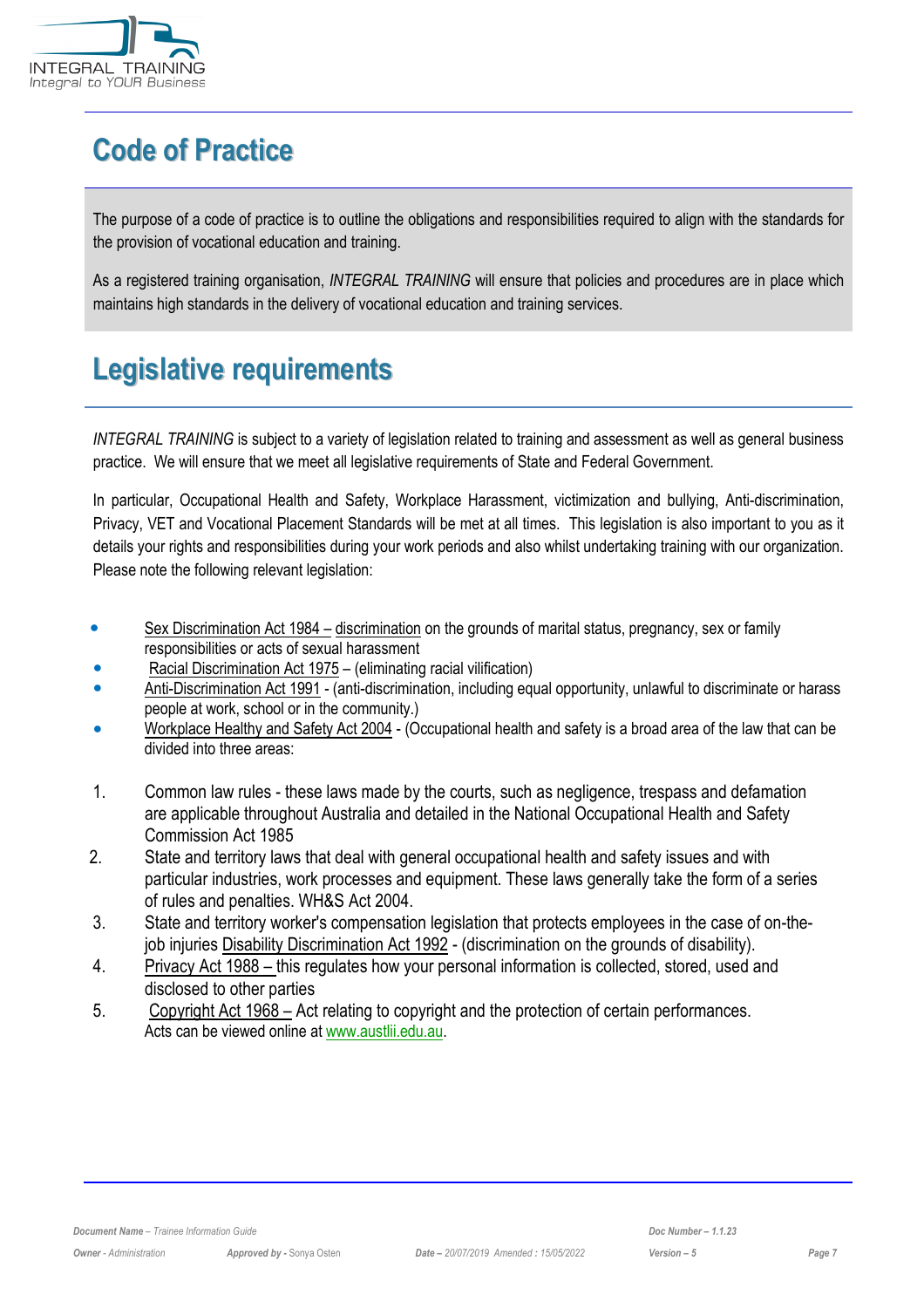

# <span id="page-7-0"></span>**Access and integrity**

*INTEGRAL TRAINING* is committed to access and equity across all services offered and we will implement this policy across all areas of the business and this policy will be reviewed for continuous improvement. All staff are trained in the principles of access and equity.

All Trainees will be recruited in an ethical and responsible manner and consistent with the requirements of the curriculum or National Training Package.

Policy ensures that Trainee selection decisions comply with equal opportunity legislation.

Appropriately qualified staff will assess the extent to which the applicant is likely to achieve the stated competency standards and outcomes of the course, based on their qualifications and experience.

We will meet the needs of individuals, and the community as a whole through the integration of access and equity guidelines. We will ensure that equity principles for all people are implemented through the fair allocation of resources and the right to equality of opportunity without discrimination. We will increase opportunities for people to participate in the vocational education and training system which affect their lives by working with various government bodies, industry employers and trainees. We will target the specific needs of market segments in enhancing the economic development of the organization.

- 1. Ensure the establishment of non-discriminatory Trainee selection procedures which encourage fair access for members of under-represented groups.
- 2. Ensure access and equity issues are considered during curriculum development.
- 3. Provide access to staff development to assist trainers and contractors who deliver courses to under-represented groups.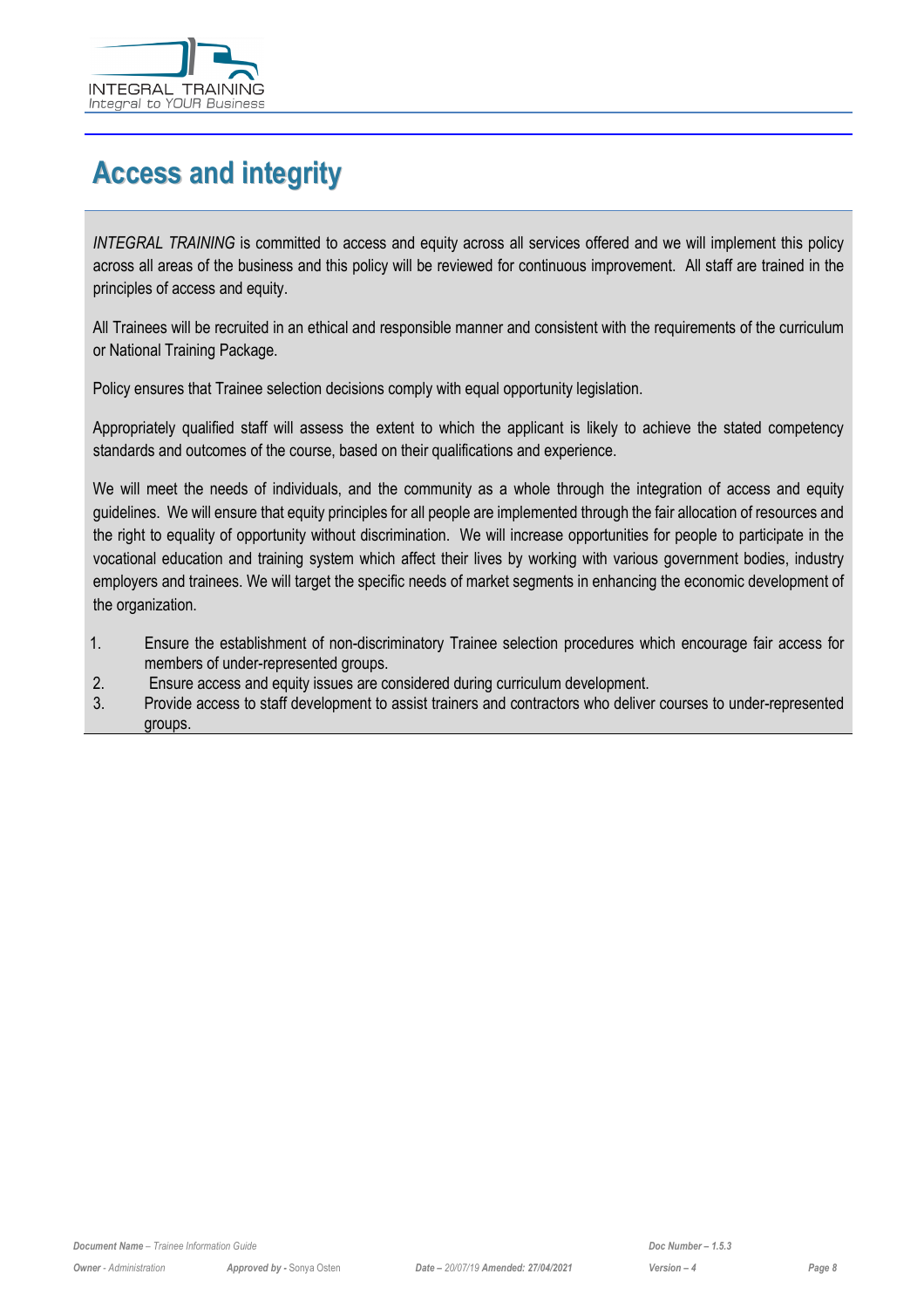

# <span id="page-8-0"></span>**Trainee Additional Support Services**

**We have the following Trainee support services accessible to INTEGRAL TRAINING. Please contact INTEGRAL TRAINING office on** 

**Phone:** 03 5821 9607 **or Email** [admin@integtrain.com.au](mailto:admin@integtrain.com.au)

#### **Counselling**

Where counselling is sought please contact INTEGRAL TRAINING representative for assistance in the following:

- drugs and alcohol support services
- depression and anxiety etc

Beyond Blue 1300 224 636 or go to www.beyondblue.org.au

#### **Literacy & Numeracy Assistance**

Literacy and Numeracy support is available at the Trainee/Employer expense to make arrangements please contact INTEGRAL TRAINING so we can help you or go to Reading Writing Hotline 1300 655 506 or visit www.readingwritinghotline.edu.au

#### **Aboriginal and Torres Strait Islander Support**

Where support is required please contact Rumbalara on [www.rumbalara.org.au](http://www.rumbalara.com.au/) or on 03 5820 0000

#### Please contact INTEGRAL TRAINING on 03 5821 9607. Any fee incurred is at the cost of the trainee not the RTO.

# <span id="page-8-1"></span>**Recognition of Prior Learning/Credit Transfer**

*This guide contains information on:* 

R.P.L. /C.T. recognise skills and knowledge already gained by assessment against established competency standards, regardless of where or how that skill or knowledge was obtained. This could mean formal or informal training, work experience and/or life experience. It is evidenced based

R.P.L. /C.T. may lead to industry classifications, awards, exemptions or partial exemptions for competencies or programs of training. If you believe you have skills in your chosen area of study you should consult with the INTEGRAL TRAINING Trainer/Assessor prior to the enrolment process. The applicant must provide adequate evidence to demonstrate prior experience in, or adequate knowledge of each performance criteria listed in the unit of competency.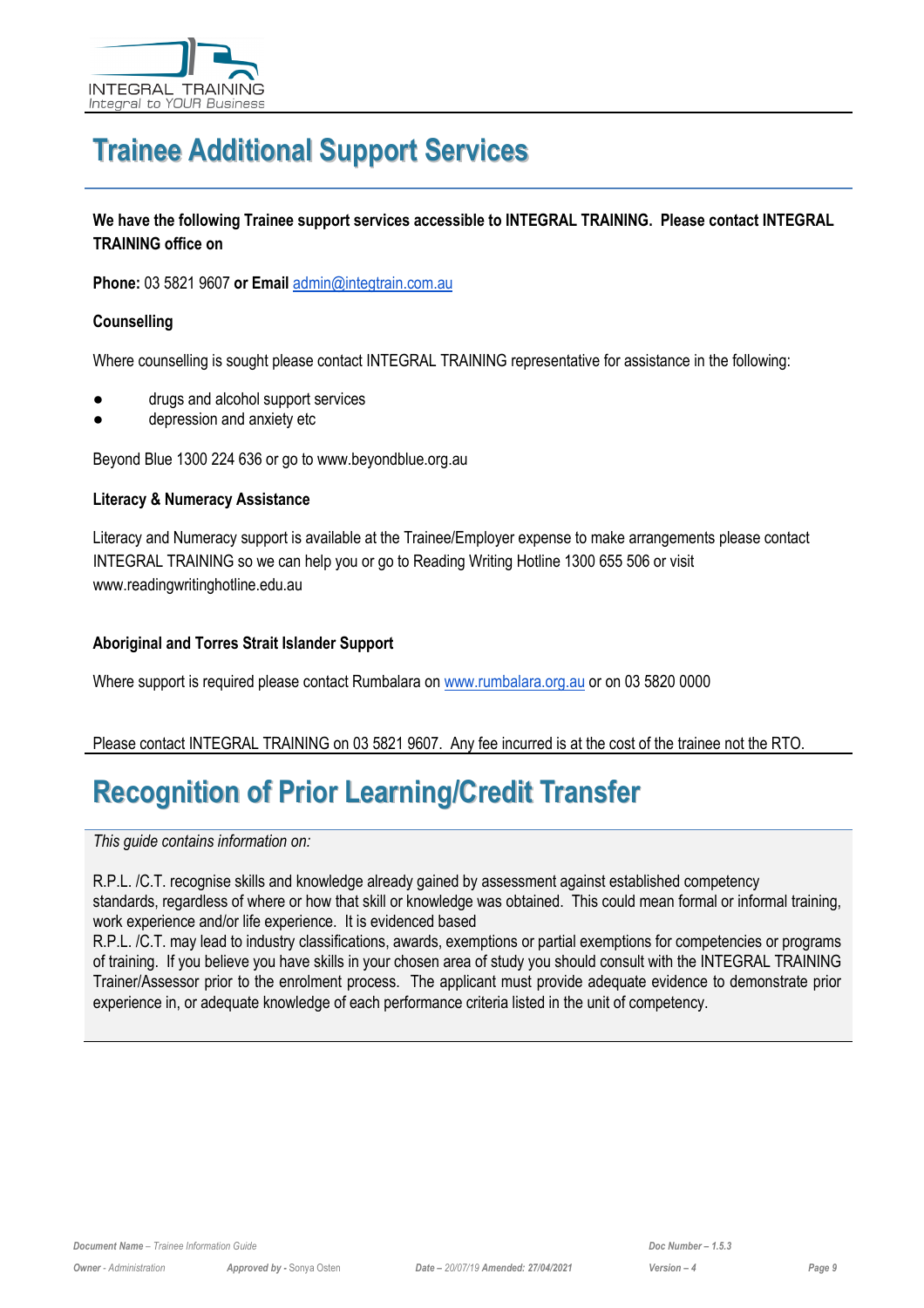

# <span id="page-9-0"></span>**Literacy, Language & Numeracy**

All INTEGRAL TRAINING courses involve Literacy and numeracy screening. Before training commences you will be asked to complete a brief literacy and numeracy skills indicator.If additional help and support is required the Trainer/Assessor will discuss with your options for extra Literacy and Numeracy training.

If Trainees are not achieving successful outcomes in their course of study, they can apply to INTEGRAL TRAINING for further assistance from the Trainer/Assessor

*INTEGRAL TRAINING can provide on request the following training and support:*

- One on one assistance and support by Trainer/Assessor
- Understanding assessment requirements
- Self-assessment reports and surveys
- Test/Exam preparation
- General Learning Support

**Please contact Integral Training in advance if you believe you may have any Literacy, Language & Numeracy issues to discuss your concerns on 03 5821 9607** 

# <span id="page-9-1"></span>**USI - Unique Trainee Identifier**

A USI gives you access to your online USI account which will contain all your nationally recognised training records from 1/1/2015 onwards. When applying for a job you will often need to provide your training records and results. One of the main benefits of the USI is that you will have easy access to your training records and results throughout your life. As the USI is a legislative requirement, all Trainees must have a USI to be able to obtain a Statement of Attainment or Certificate for the training they have successfully completed. You can create your own USI number through the USI website: [www.usi.gov.au](http://usi.gov.au/Pages/default.aspx) alternatively INTEGRAL TRAINING can create one on your behalf with your written permission on our trainee enrolment form or contact our administration staff for further information. Each trainee must acknowledge to have read and understood the USI privacy notice at https://www.usi.gov.au/documents/privacy-policy. This is also noted on each trainee's enrolment form.

# <span id="page-9-2"></span>**Recognition of Qualification Issued by other NVR R.T.O.'s**

INTEGRAL TRAINING will recognize and accept AQF and VET qualifications and VET Statement of Attainments issued by any other NVR R.T. O's.

They must meet current AQF Standards and should provide a Statement of attainment listing all units completed.

For further information and clarification on your Certificate or Qualification please submit to either your Trainer/Assessor or post/email to INTEGRAL TRAINING for verification.

All documents will then be reviewed to ensure they meet AQF standards and guidelines and you will be contacted accordingly with the outcome.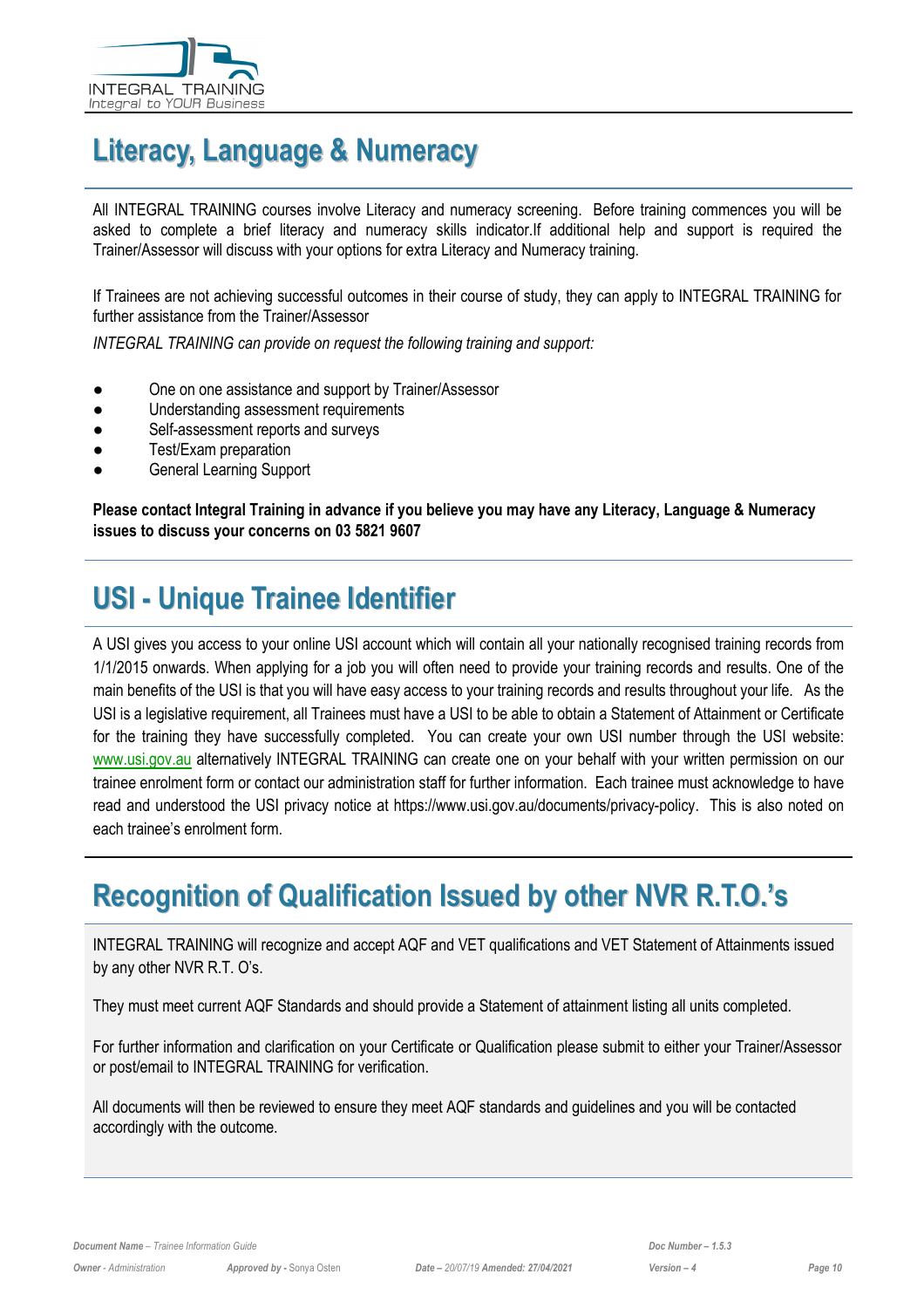

# <span id="page-10-0"></span>**Fees - Payment terms and conditions**

Fees – The total charge for each accredited program consists of three parts i.e. administration fee and materials fee and training and assessment fees. Additional training and or reassessment fees may apply for trainees including additional training and reassessments.

Payment is accepted by Direct deposits, EFT (Electronic Funds Transfer), *bank cheque, cash. Cheques can be accepted (however must be issued 7 working days before the course commences.)*

Fees may vary depending on the:

- Course and or chosen units/Recognition of Prior Learning/CT
- Invoices must be paid in full on the day of training, unless by prior arrangement
- All payments are to be finalized before Statement of Attainment is printed and issued
- Replacement of lost certificate or Statement of Attainments **- \$100**
- No refunds apply unless given appropriate reasoning by the Trainee or unless the NVR R.T.O. cancels the course. (refer to the Refunds Policy section)
- Credit transfer **\$50** per unit if applicable to course code and requirements
- RPL **\$150** per unit unless provided (if applicable to course code and requirements)
- Administration fee is \$150 included in each enrolment fee. This fee covers staff time, printing, data entry etc. This is a non-refundable fee
- Reassessment fee is \$350 per each assessment
- **Course is for a set period of time, and does not mean a licence or Statement of attainment**
- Verbal assessment fee \$200.00 per hr
- Course costing fee, including material and administration fee due is: **CLEARLY STATED ON THE TRAINEE ENROLMENT & INTRODUCTION FORM**
- There are no fee concessions for our courses if you wish to discuss this further or discuss any other above fees please contact the office on **Phone: 03 5821 9607**
- **Extra training and/or assessments may be required which will incur additional fee/s. Please contact Integral Training on 03 5821 9607**

The NVR registered training organisation may accept payment of no more than \$1,000 from each individual trainee prior commencement, the NVR registered training organisation may require payment of additional fees in advance from the Trainee but only such that at any given time, the total amount required to be paid which is attributable to tuition or other services yet to be delivered to the Trainee does not exceed \$1,500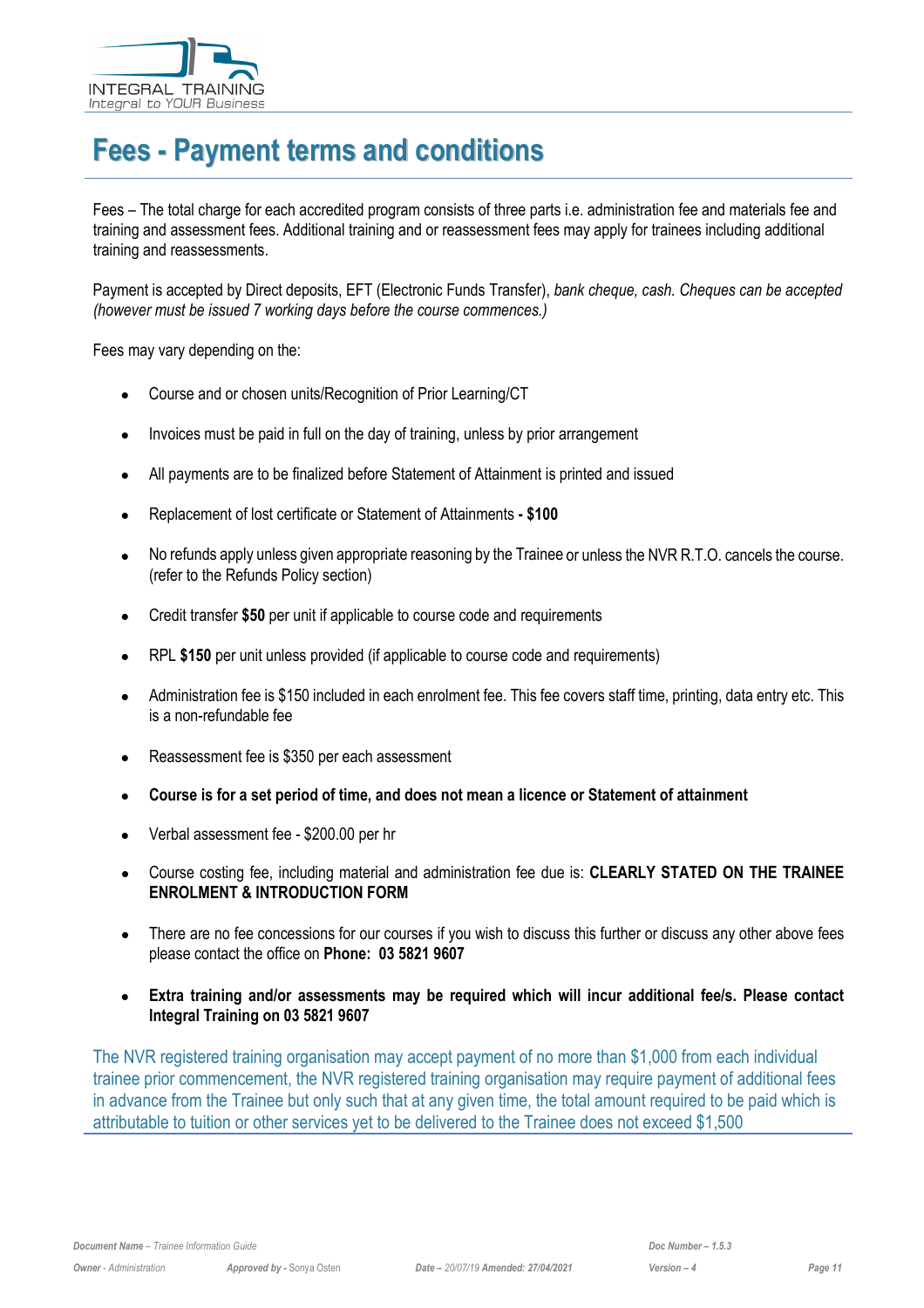

# <span id="page-11-0"></span>**Cancellation/Refunds Policy**

*NVR guidelines require an R.T.O. to protect fees paid by the client…* 

Refunds of fees for non-government-funded courses are available under the following circumstances:

- 1. Cancellation or postponement of course by the **Director** after enrolment and commencement. (The Trainee does not have to make an application for a refund the full course fee; INTEGRAL TRAINING will process it automatically). If a course is cancelled or postponed If a course is cancelled or postponed Integral Training is not responsible for any other cost (example travel or accommodation) that the trainee may of incurred due to the cancellation of the course.
- 2. Cancellation of course by the **Director** due to RTO or third-party closure, after enrolment fee paid no commencement. (The Trainee does not have to make an application for a refund the full course fee; INTEGRAL TRAINING will process it automatically). If a course is cancelled or postponed Integral Training is not responsible for any other cost (example travel or accommodation) that the trainee may of incurred due to the cancellation of the course.
- 3. Cancellation by a **Trainee** after commencement of a course for special circumstances such as:
	- Illness Medical certificate and Medical Clinic doctors receipt and/or Medicare receipt required
	- Show extreme personal hardship
	- Family difficulties
	- An initial non-refundable administration fee (as per the price list) will apply to all courses.
- 4. Cancellation/Rebooking/Cooling Off Period by a Trainee with no special circumstances after enrolment into course:
	- **100% Refund when notification is over 5 business days minus the administration fee**
	- **50% Refund within when cancellation is within 5-3 business days minus the administration fee;**
	- **No Refund within 3 business days**
	- **No refund once training, or any assessment has been commenced**
	- **Course is for a set period of time, and does not mean a licence or Statement Of Attainment**
	- **Extra training and/or assessments may be required which will incur additional fee/s. Please contact Integral Training on 03 5821 9607**
	- **If the Trainee elects to undertake the assessment/s early any additional training time is forfeited and cannot be used as payment for the retest fee**

The Trainee must request a refund in writing such as an email. Texts will not be accepted. (Written evidence must be provided to qualify for special circumstances). For further information please contact the office on 03 5821 9607.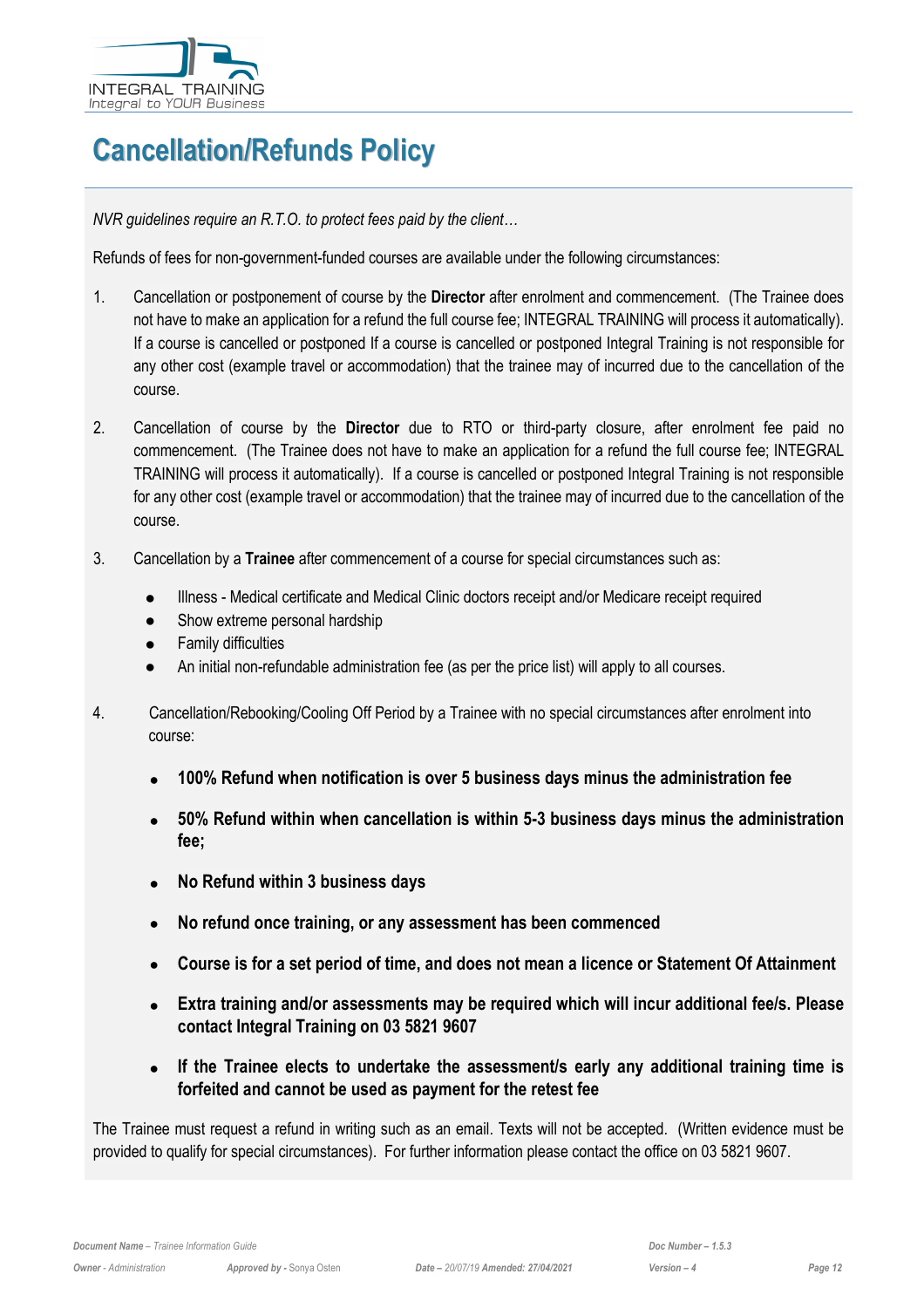

# <span id="page-12-0"></span>**Course Prerequisites**

Entry requirements depends on course or qualification this information will be clearly stated in the Trainee enrolment & confirmation email.

The following requirements are mandatory for all course

- All Trainees must be over 18 years of age to undertake the assessment process
- Valid Photo ID must be supplied as well as a second form of valid ID. Valid car/truck licence for all on road course
- Wear appropriate PPE such as hi vis clothing and fully enclosed shoes and sun protection.
- Must be able to read and write
- Must have a sound understanding of the English language
- The trainee reside/lives in Victoria location to undertake all Victorian WorkSafe High Risk Licence
- All assessment must be undertaken in english only for all Victorian WorkSafe High Risk Licence

# <span id="page-12-1"></span>**Attendance**

At the commencement of the course each Trainee is given an induction and must complete a sign-up kit with a variety of forms and paperwork with the Trainer/Assessor.

This must be signed off and completed before any training commences.

The Trainer/Assessor will issue the Trainee a scheduled timetable of the training sessions.

It is important to attend all scheduled training sessions to maximise the opportunities for success and to be deemed competent in your course of study.

In the case of anticipated absence from class, please ensure that the Trainer/Assessor has been given adequate notice via email or phone.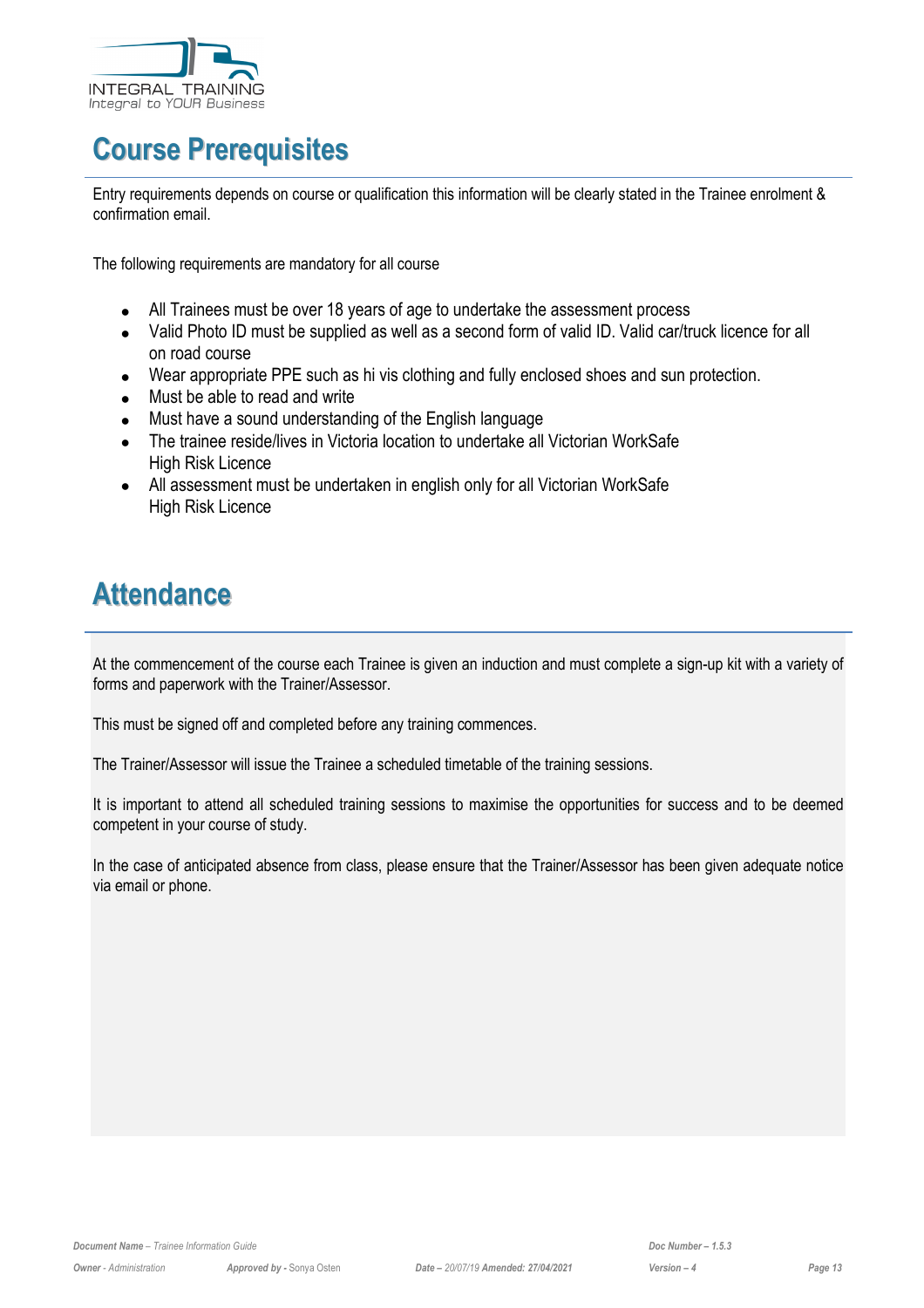

# <span id="page-13-0"></span>**Manner of Assessment**

Assessment is the process of collecting evidence and making judgments on whether competency has been achieved with 100% accuracy. The Trainee is deemed to be competent or not competent based on the evidence collected.

Each assessment can be attempted up to three (3) times in order to achieve competency.

#### *Assessments may include:*

- Group discussions
- Case studies
- **Projects**
- Self-assessment
- **Surveys**
- Practical assessments
- Practical tasks, test/exam
- Observable tasks
- Individual presentations
- Or research activities

Each piece of assessment submitted must be signed and dated by the Trainee and the Trainer/Assessor and duly recorded in the Log book.

# <span id="page-13-1"></span>**Rights and Obligations**

As a Trainee you have the same rights as all workers, such as the right to:

- A safe working environment
- No Discrimination on the basis of race, colour, creed or sexual orientation
- No harassment (either bullying or sexual harassment)
- Privacy and access your own records
- Cooling off period
- Complaints/appeal process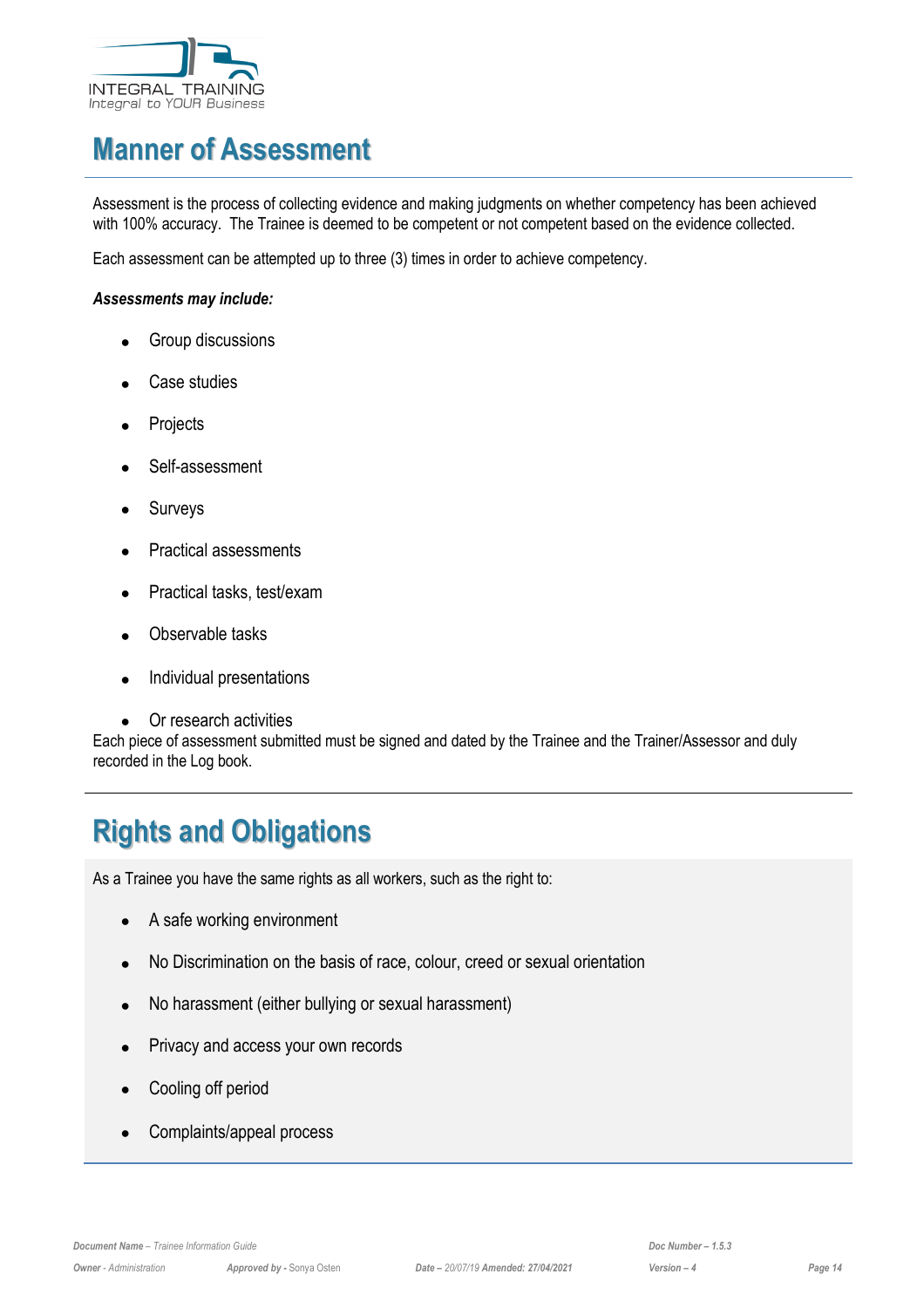

# <span id="page-14-0"></span>**Trainee Records**

Trainee records are managed securely and confidentially and are available for perusal on written request and sighting of identification by the Trainee. A minimum of 7 working days' notice must be provided and at a suitable time that is agreed to by both parties.

All records are kept on a hard drive and on disc and all assessments are scanned in and kept on a disc (Electronic copy).

All records are kept safely and securely in a fireproof safe kept off the INTEGRAL TRAINING premises.

#### **Transfer of Trainee results and other records in the event that INTEGRAL TRAINING ceases to operate or if the RTO, or a third-party delivering training and assessment on its behalf, closes or ceases to deliver any part of the training product that the learner is enrolled in;**

If INTEGRAL TRAINING ceases to operate, it must, within **14 days** of ceasing, forward all Trainee results, including Trainee records (name, address and any identifier, such as date of birth) to the Department of Employment and Training's regional office.

The documentation is to be a complete, accurate and ordered copy of all Trainee results/details since initial registration. The records must be in the form of a disk copy or hard copy, and include software details. Copies of qualifications/Statements of Attainment granted to Trainees, and a list of the competencies/modules achieved for each Trainee must also be included.

Retention and Safeguard of Trainee Results and Assessment Records Framework

All items, the description of each, the period to be retained and the number to be retained are outlined in the "Department of Employment and Training; Retention of Trainee Results and Assessment Records Policy"

#### Safeguard Procedure

INTEGRAL TRAINING must:

- Designate an employee or employees to coordinate its information safeguard program;
- Assess risks in each area of its operations;
- Require service providers, by contract, to implement appropriate safeguards for customer information in form of the confidentiality agreement.

Document any material changes to the business that may affect this safeguard procedure

**Where there are any changes to agreed services, the RTO advises the learner as soon as practicable, including in relation to any new third-party arrangements or a change in ownership or changes to existing third-party arrangements via email or phone contact**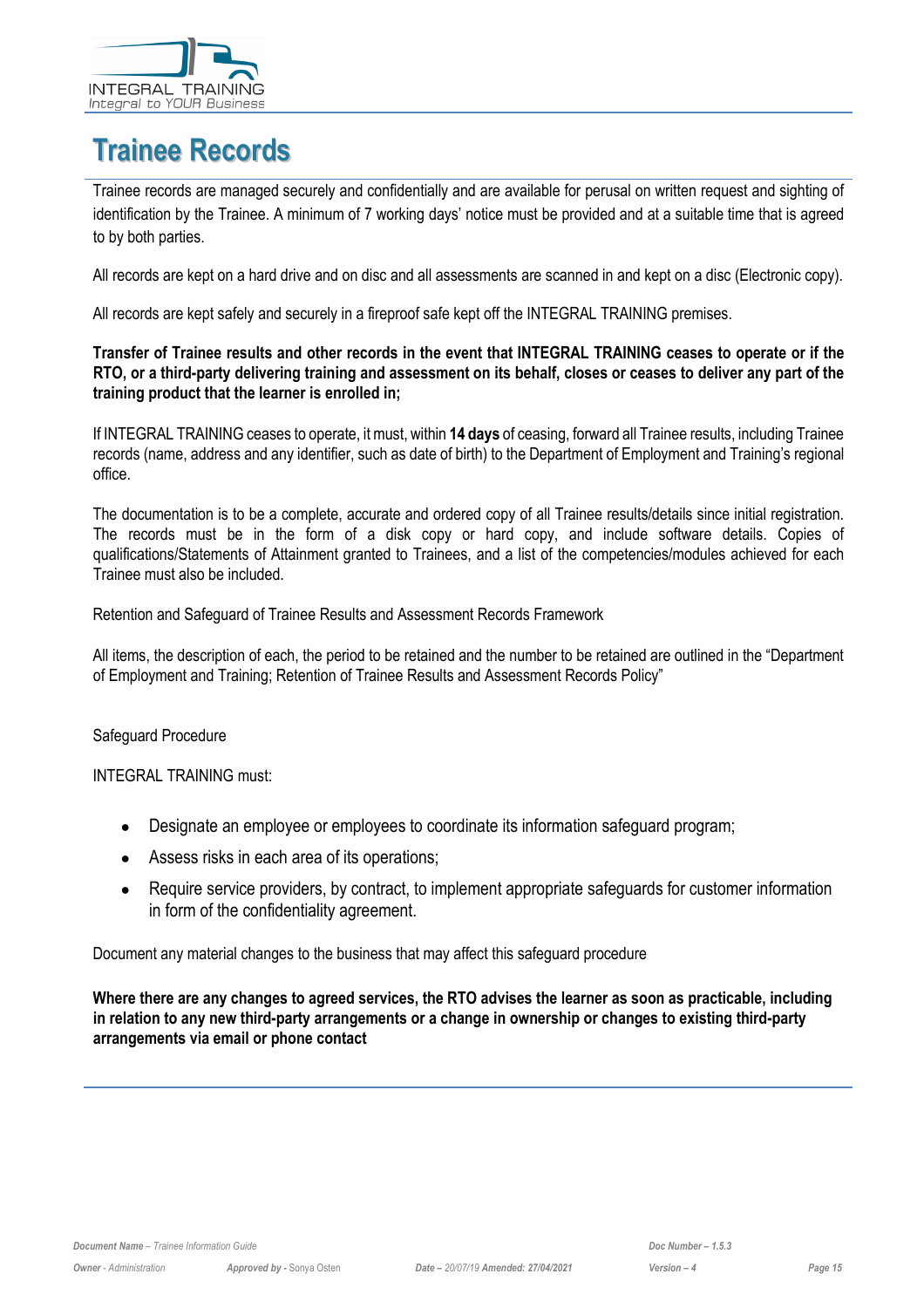

Integral Training, training and assessment strategies and practices are consistent with the requirements of training packages and VET accredited courses. In particular, the required volume of learning is adhered to, ensuring candidates have the opportunity to develop the specified skills and knowledge.

Integral Training ensures that assessment methods and evidence gathering, both complies with the assessment requirements of the training package; and is conducted in accordance with the Principles of Assessment and the Rules of Evidence.

#### **RULES OF EVIDENCE**

#### **Validity:**

The assessor is assured that the learner has the skills, knowledge and attributes as described in the module or unit of competency and associated assessment requirements.

#### **Sufficiency:**

The assessor is assured that the quality, quantity and relevance of the assessment evidence enables a judgment to be made of a learner's competency.

#### **Authenticity:**

The assessor is assured that the evidence presented for assessment is the learner's own work.

#### **Currency:**

The assessor is assured that the assessment evidence demonstrates current competency. This requires the assessment evidence to be from the present or the very recent past.

# <span id="page-15-0"></span>**On successful Completion**

Once you have been found competent in the skills and knowledge of your specified course you will be presented with a **Nationally Recognised AQF VET Qualification - Certificate & list of result or Statement of Attainment**

#### **High Risk Licences**

The Accredited Assessor will formally assess your practical skills, theory and calculation knowledge to the specified level for the High-Risk Work Licence applied for. The Accredited Assessor will issue you with an Assessment Summary or a Notice of Satisfactory Assessment

If you are assessed as 'not competent', the assessor will provide you with details of the areas requiring improvement. Your training continues until such time as you are reassessed as 'competent'. You may be reassessed more than once.

Once assessed as competent the Accredited Assessor will issue you with a Notice of Assessment and INTEGRAL TRAINING will issue you a Statement of Attainment.

You must then must:

Complete the Online Process

• WorkSafe Victoria will email you with instructions on how to set up your Online Worksafe Portal and instructions on how to obtain your licence.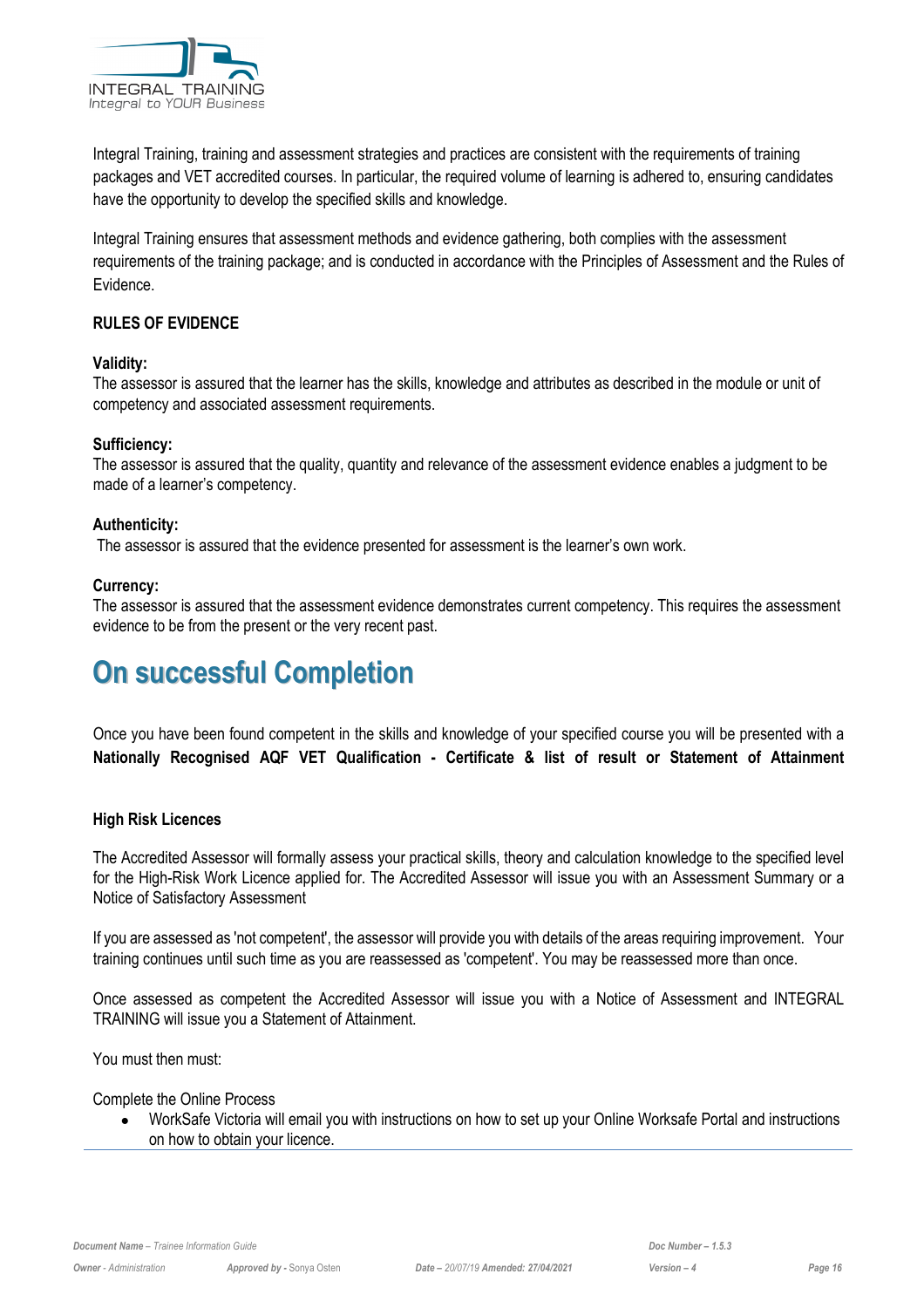

#### **Heavy Vehicle Licence**

The Accredited Assessor will formally assess your on and off road skills and theory knowledge to the specified level for the Heavy Vehicle Licence applied for. The Accredited Assessor will issue you with an Assessment Summary.

If you are assessed as 'not competent', the assessor will provide you with details of the areas requiring improvement. Your training continues until such time as you are reassessed as 'competent'. You may be reassessed more than once.

Once assessed as competent the Accredited Assessor will issue you with an Assessment Summary, Vicroads Certificate of Competency and completed Victorian Licence or learner permit application form. INTEGRAL TRAINING will issue you a Statement of Attainment.

You must then must take the issued Vicroads Certificate of Competency and Victorian Licence or learner permit application form to your vehicle regulator, pay a nominal fee

You must then must:

- You must then must take the issued Vicroads Certificate of Competency and Victorian Licence or learner permit application form to your vehicle regulator
- **proof of identification documents** (originals) totalling at least 100 points Category A, passport, drivers' licence. Category B- Fire-arms licence, medicare card, financial card any other acceptable ID as required by your Heavy Vehicle Regulator
- Pay the mandated Heavy Vehicle Regulator Fee within 12 months of passing your first Vicroads Heavy Vehicle Assessment

### <span id="page-16-0"></span>**Assessments applicable only to relevant courses**

Assessments must be signed off by the Trainer/Assessor.

Completed assessment may be submitted to the Trainer/Assessor or to INTEGRAL TRAINING representative. If assessments are emailed to a Trainer/Assessor it is essential for Trainees to keep an electronic record of this process.

#### **Assessment Results**

Trainee's completing competencies will be assessed as either:

- **C** Competency Achieved; or
- **NC** Not Competent

# <span id="page-16-1"></span>**Trainee Feedback**

At various times throughout, and at the completion of your course, we will seek your comments and feedback in relation to the competency content, delivery methods and Trainer/Assessor performance.

This form is called a "**Trainee feedback form**" and will be issued by the Trainer/Assessor at the end of each individual unit session.

This feedback can be anonymous and helps us to identify processes for continuous improvement of future programs of study.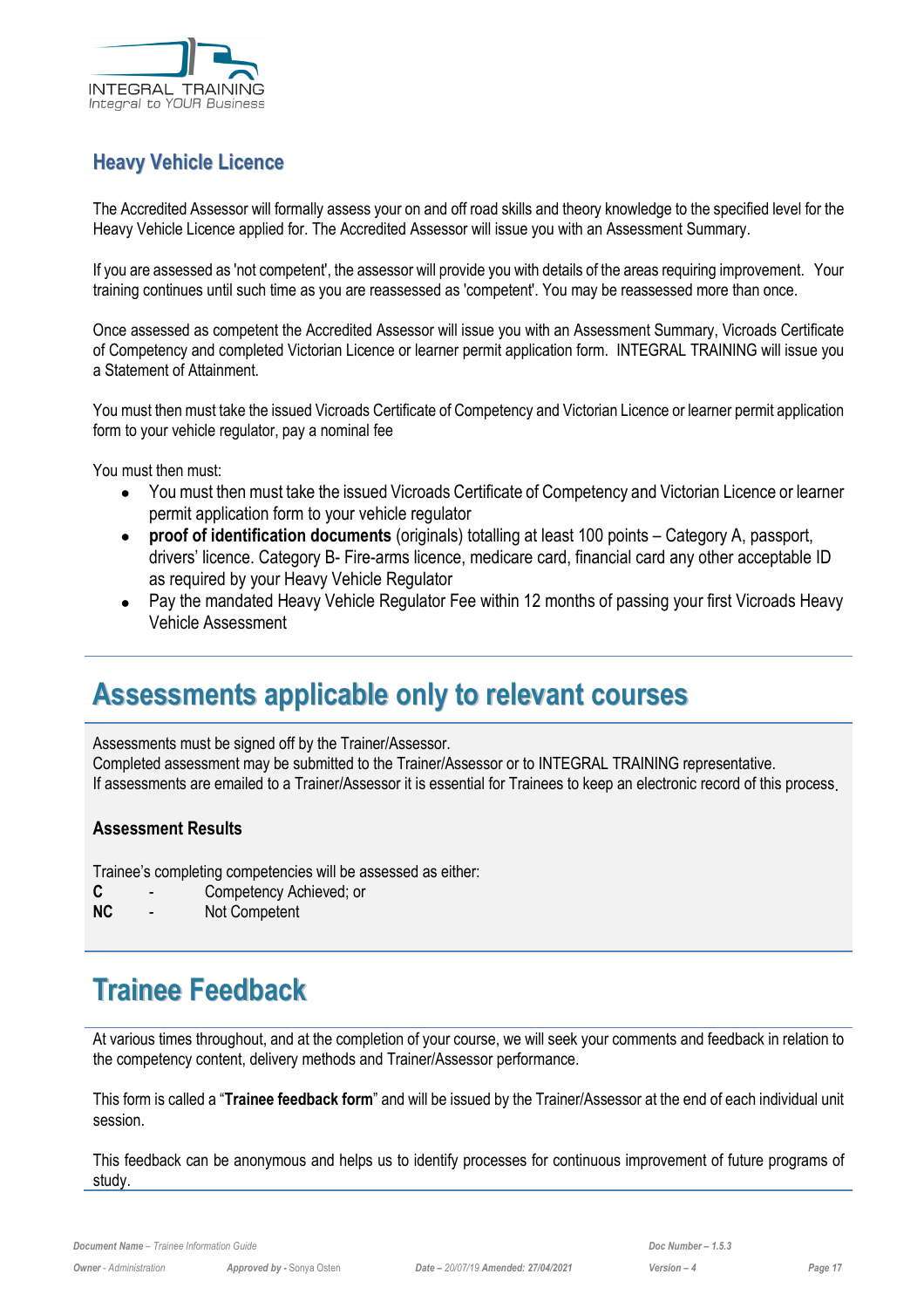

# <span id="page-17-0"></span>**Appeals and Complaints**

INTEGRAL TRAINING seeks to provide a safe and professional learning environment free from discrimination.

#### **What is a complaint:**

A Complaint arises when a client/trainee is not satisfied with an aspect of INTEGRAL TRAINING services and requests action to be taken to resolve the matter.

The person making the complaint ("the complainant") will have to be identified to the person complained about ("the respondent"), unless the facts of the complaint are not disputed.

#### **What is an appeal:**

An Appeal arises when a client/Trainee is not satisfied with a decision that INTEGRAL TRAINING has made. An Appeal can relate to assessment decisions but they can also relate to other decisions such as a decision to exclude a learner from a program.

The person making the appeal ("the appellant") will have to be identified to the person complained about ("the respondent"), unless the facts of the appeal are not disputed.

#### **Procedure: (Contact INTEGRAL TRAINING for full details)**

Our procedures for handling client/trainee complaints are based on confidentiality, impartiality, procedural fairness, protection from victimization and prompt resolution.

The process for clients and Trainees who wish to make a complaint is outlined in the document

Where appropriate, complaints will be resolved at the lowest level of management, however INTEGRAL TRAINING recognises that some complaints are most appropriately dealt with at a more senior level, e.g. complaints of victimization or unlawful discrimination or harassment, complaints that could lead to finding of misconduct or disciplinary action being taken against a staff member or Trainee.

Procedural fairness will be observed in all aspects of handling a complaint. In practice, this means that all parties to a complaint will be informed of the complaint, the specific allegations being made, and all parties will be given the opportunity to respond to any allegations made. Procedural fairness usually requires that the complainant must be willing to be identified, unless the facts of the matter are not in dispute, or where the matter involves allegations of corruption.

Employees, Contractors and Partners have a responsibility to respond to complaints within a reasonable timeframe. Complaints will be responded to as quickly as possible in the circumstances and complainants will be advised of the proposed timeframe for resolution. Unless a complaint is unusually complex or involves allegations of misconduct, we will achieve resolution of a complaint within 4 weeks of the complaint being lodged with the appropriate person in authority. If it is not possible to achieve resolution within this timeframe, the complainant will be advised of this and will be kept informed of the progress of the matter in writing. Clients and Trainee's should be aware that if the matter has been lodged initially at an inappropriate level of authority, it may take longer to respond to the complaint.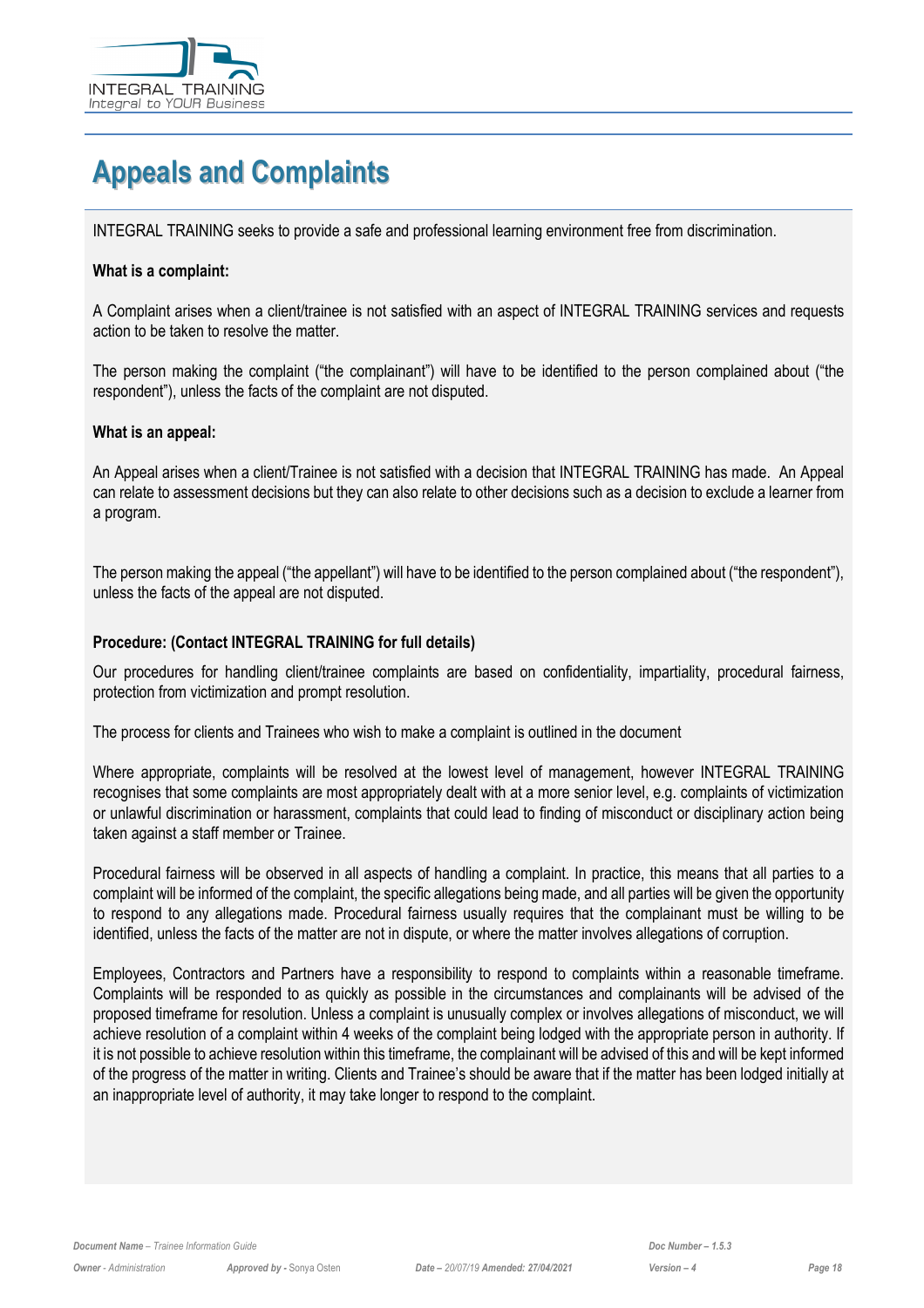

Assessments are conducted in line with the principles of;

#### **Fairness**

The individual learner's needs are considered in the assessment process. Where appropriate, reasonable adjustments are applied by the RTO to take into account the individual learner's needs. The RTO informs the learner about the assessment process, and provides the learner with the opportunity to challenge the result of the assessment and be reassessed if necessary.

#### **Flexibility**

Assessment is flexible to the individual learner by:

- reflecting the learner's needs;
- assessing competencies held by the learner no matter how or where they have been acquired; and
- drawing from a range of assessment methods and using those that are appropriate to the context, the unit of competency and associated assessment requirements, and the individual.

#### **Validity**

Any assessment decision of the RTO is justified, based on the evidence of performance of the individual learner, this requires;

- assessment against the unit/s of competency and the associated assessment requirements covers the broad range of skills and knowledge that are essential to competent performance;
- assessment of knowledge and skills is integrated with their practical application;
- assessment to be based on evidence that demonstrates that a learner could demonstrate these skills and knowledge in other similar situations; and
- judgement of competence is based on evidence of learner performance that is aligned to the unit/s of competency and associated assessment requirements.

#### **Reliability**

Evidence presented for assessment is consistently interpreted and assessment results are comparable irrespective of the assessor conducting the assessment. As a Trainee you are encouraged to discuss any issues with the Trainer/Assessor.

Trainees who are dissatisfied with academic decisions, procedural matters or any issues that directly relate to the successful completion of their course please email or phone for a Complaint/Appeals form.

If any Trainee has a complaint about their Trainer/Assessor or the delivery of training or the NVR R.T.O. material and resources they:

- Must complete an INTEGRAL TRAINING Trainee Complaints/Appeal form "*All contact NVR R.T.O. details on form"*
- This form must be either handed to your Trainer/Assessor or
- Posted direct to INTEGRAL TRAINING or
- Emailed to either Trainer/Assessor, C.E.O. or Director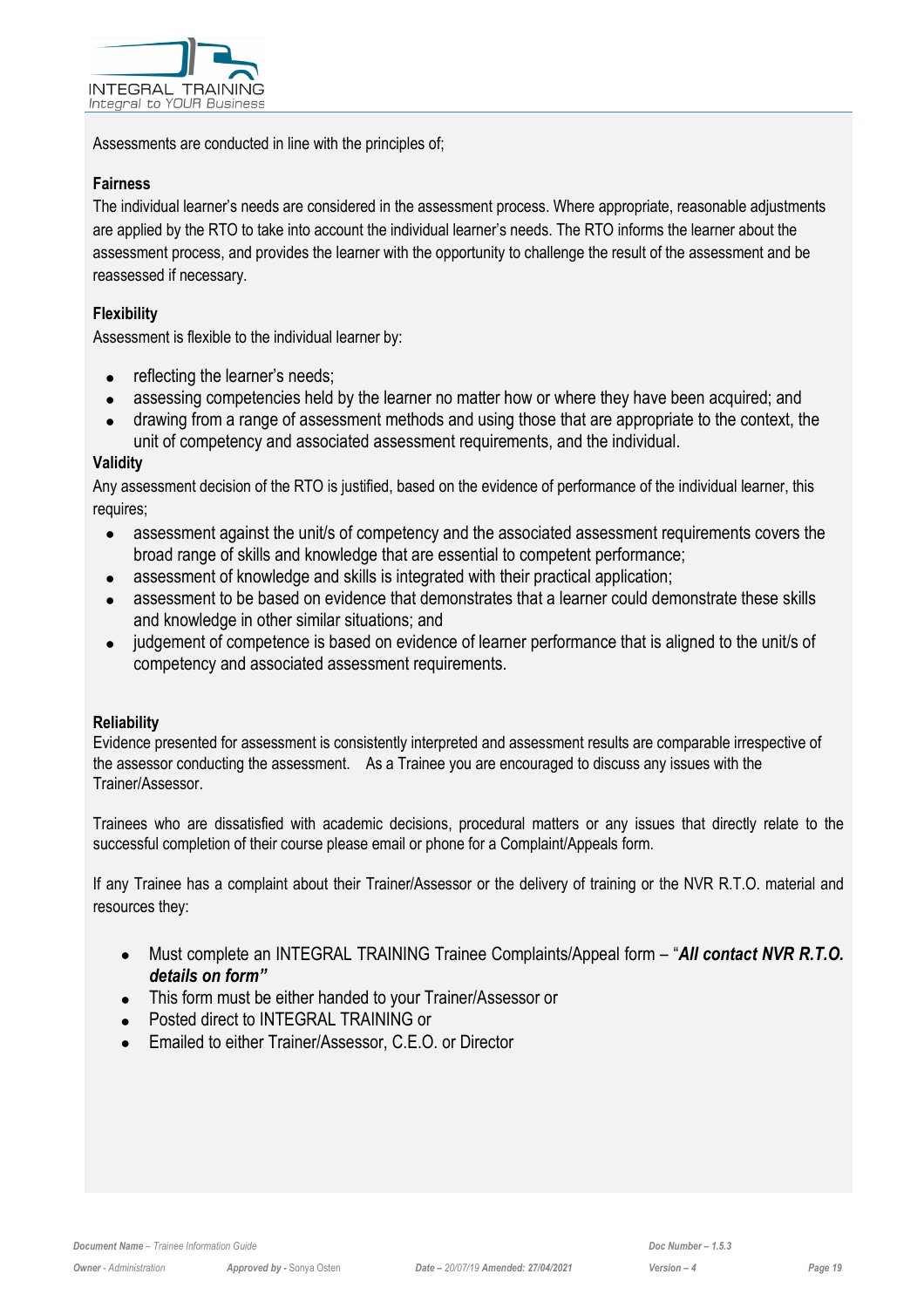

The grievance/complaint can be presented in person or in writing within **14 days** of the incident occurring.

#### **Steps to follow once completed:**

On date of receiving the complaints form, INTEGRAL TRAINING will process the form within *14 days*

The complaints form is then reviewed and followed through with one of the following:

- 1. If a complaint about the Trainer/Assessor The Director is notified, the Trainer/Assessor and the Employer or a third party are notified, and meetings will be made to discuss the issue and work towards a solution. The Trainee is notified via letter from INTEGRAL TRAINING as to the outcome reached.
- 2. If a complaint about the NVR R.T.O. and resources the Director, the Trainer/Assessor, third party and/or the Employer is notified. A meeting is held and actions implemented to rectify the complaint.
- 3. Upon agreement of both parties INTEGRAL TRAINING will send a letter to the Trainee of agreement reached, this letter will then be scanned, saved and filed for future records.

**Third Party –** a third party providing services on the RTO's behalf, its trainers, assessors and other staff or a learner of the RTO and provide for review by an appropriate party independent of the RTO and the complainant or appellant, at the request of the individual making the complaint or appeal, if the processes fail to resolve the complaint or appeal.

#### **External - Informal complaints resolution where process has taken more than 60 Calendar days**

- 4. If a complaint cannot be resolved internally Trainees may lodge a complaint to ASQA only after exhausting the NVR R.T.O. internal complaints procedures.
- 5. Trainee complaints must be lodged using ASQA's online complaint form.

#### **Reporting Documentation:**

All documentation relating to complaints and appeals will be kept strictly confidential and will not be accessible to anyone who is not directly involved in handling the situation. Any material about the outcome of the complaint and appeal will be placed on the appropriate client/Trainee and/or personnel file and will only be accessible to the authorised staff of INTEGRAL TRAINING and the individual concerned.

All outcomes and recommendations will be provided to the client/Trainee in writing within 14 days of being made.

#### **Procedure**

- **1.** Trainer/Assessor to provide advice and/or support for strategies to resolve the issue where necessary
- **2.** Trainee to approach Administration department for a Trainee complaint form and to send a written complaint detailing your problem to the Managing Director/C.E.O.
- **3.** Upon receipt date of the Trainee complaint form being received in writing, the complaint must be resolved within *14 days* with both parties reached a mutual agreement

*Document Name – Trainee Information Guide Doc Number – 1.5.3*